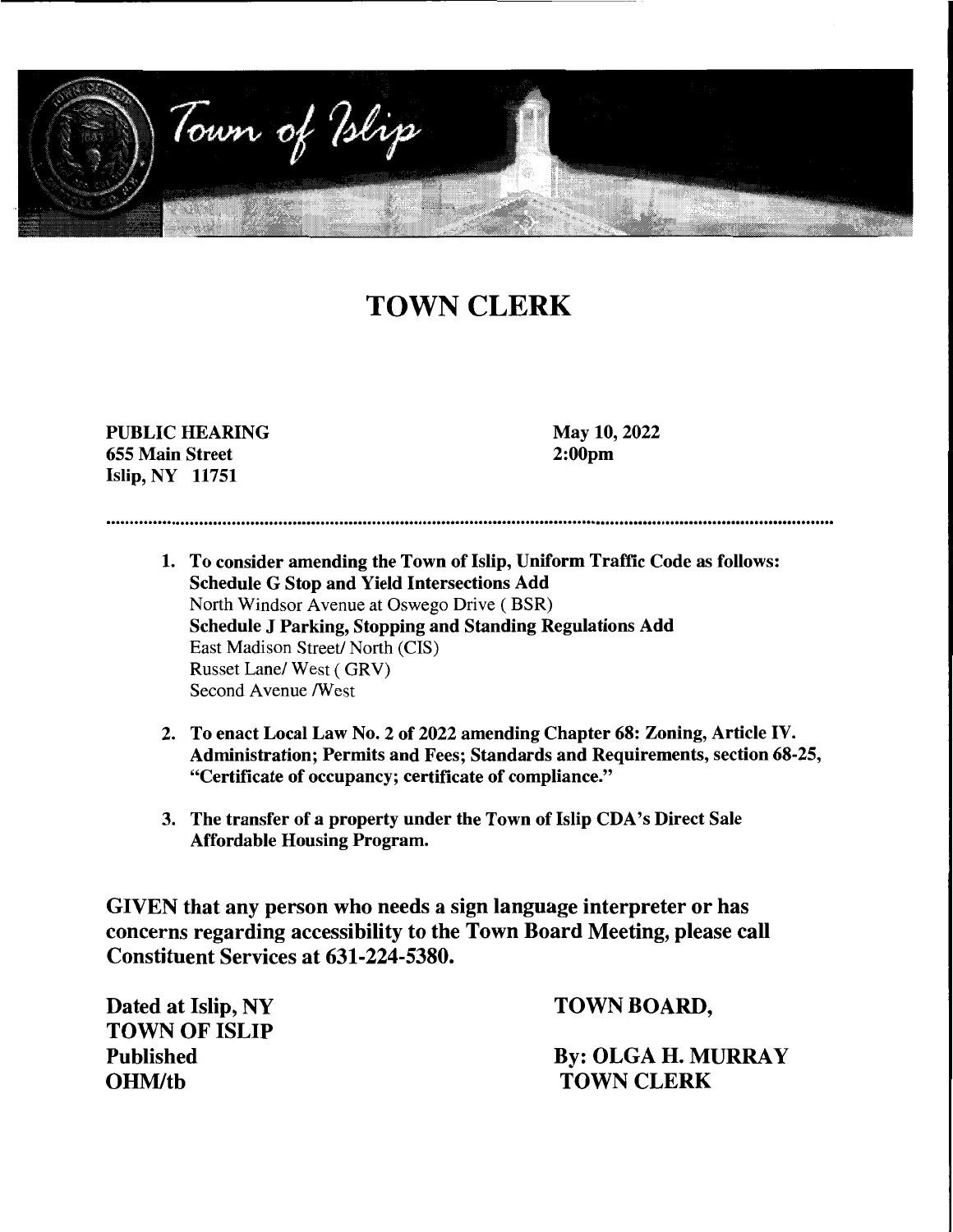## **PUBLIC NOTICE**

# **The Town of Islip will hold a Public Hearing on Tuesday, May 10, 2022, at 2:00pm, 655 Main Street, Islip, NY 11751 to amend the Uniform Traffic Code of the Town of Islip as follows.**

| <b>STOP AND YIELD INTERSECTIONS</b>          |                                            |
|----------------------------------------------|--------------------------------------------|
| <b>SIGN</b>                                  | <b>CONTROLLING TRAFFIC</b>                 |
| Stop<br>North Windsor Avenue at Oswego Drive | West on Oswego Drive                       |
|                                              |                                            |
| <b>REGULATION</b>                            | <b>HOURS/DAYS</b>                          |
| No parking                                   |                                            |
| No parking                                   |                                            |
| No parking                                   | 7:00 a.m. to 4:00 p.m.<br>Mon - Fri        |
|                                              | PARKING, STOPPING AND STANDING REGULATIONS |

1 of 1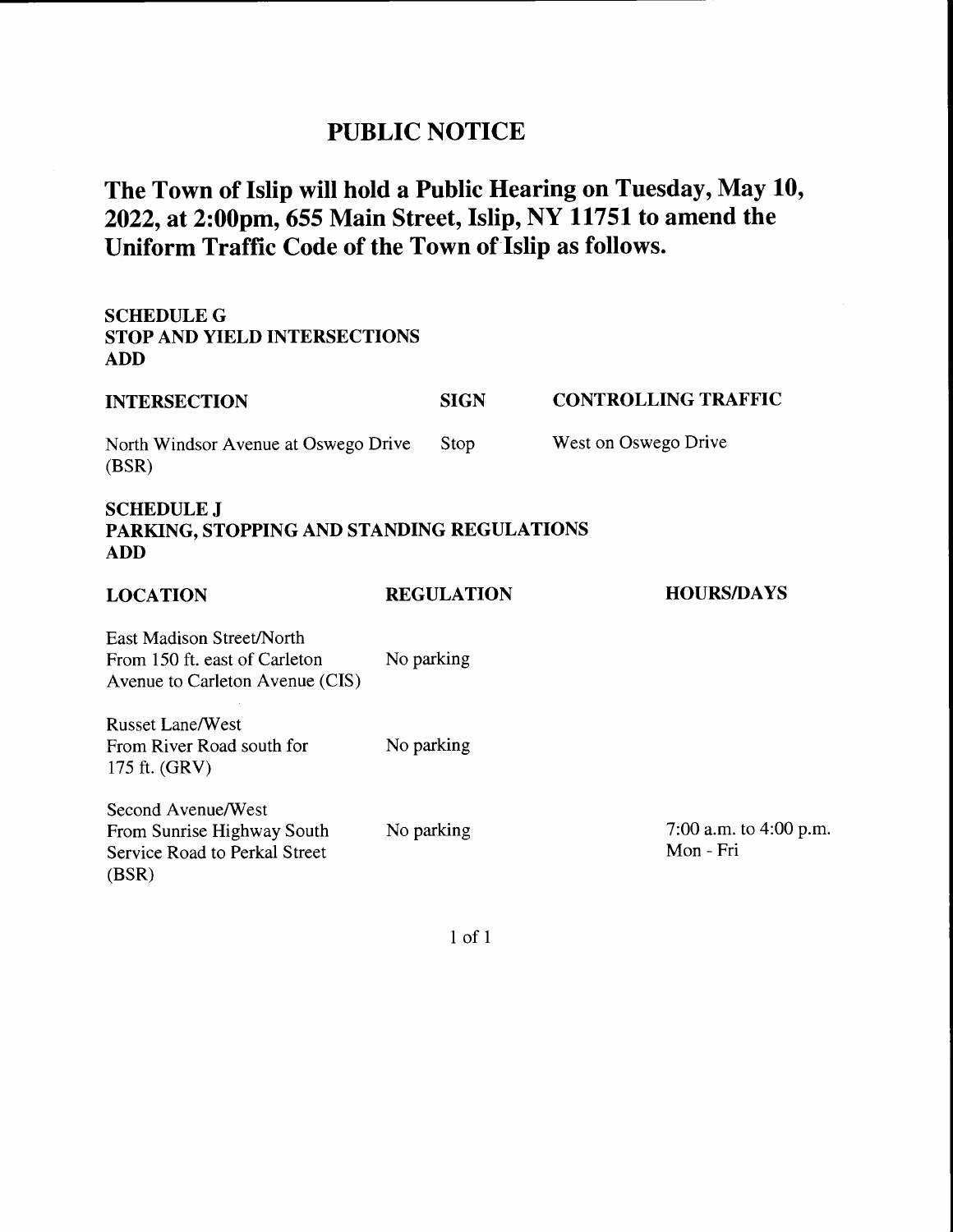**WHEREAS,** the Town Islip currently penalizes any person violating provisions of Chapter 68 within the Town of Islip; and

WHEREAS, it has been brought to the Town Board of the Town of Islip's attention that such language in the code will impede future prosecution of violations; and

**WHEREAS,** a public hearing was held on April 5, 2022 at 5:30 p.m.;

NOW THEREFORE, on a motion of Councilperson \_\_\_\_\_\_\_\_\_\_\_\_\_\_\_ \_

Seconded by Councilperson \_\_\_\_\_\_\_\_\_\_\_\_\_\_\_\_\_\_ , be it

**RESOLVED**, that the Town Board hereby enacts Local Law No. \_\_\_\_\_\_ of 2022 amending

Chapter 68: Zoning, Article IV. Administration; Permits and Fees; Standards and Requirements,

section §68-25, "Certificate of occupancy; certificate of compliance", subsections §68-25B (1)

and (2) entitled "Change of occupancy - building" as follows:

### **SEE ATTACHED**

Additions are indicated by UNDERLINING

Deletions are indicated by STRIKEOUTS

Upon a vote being taken, the result was: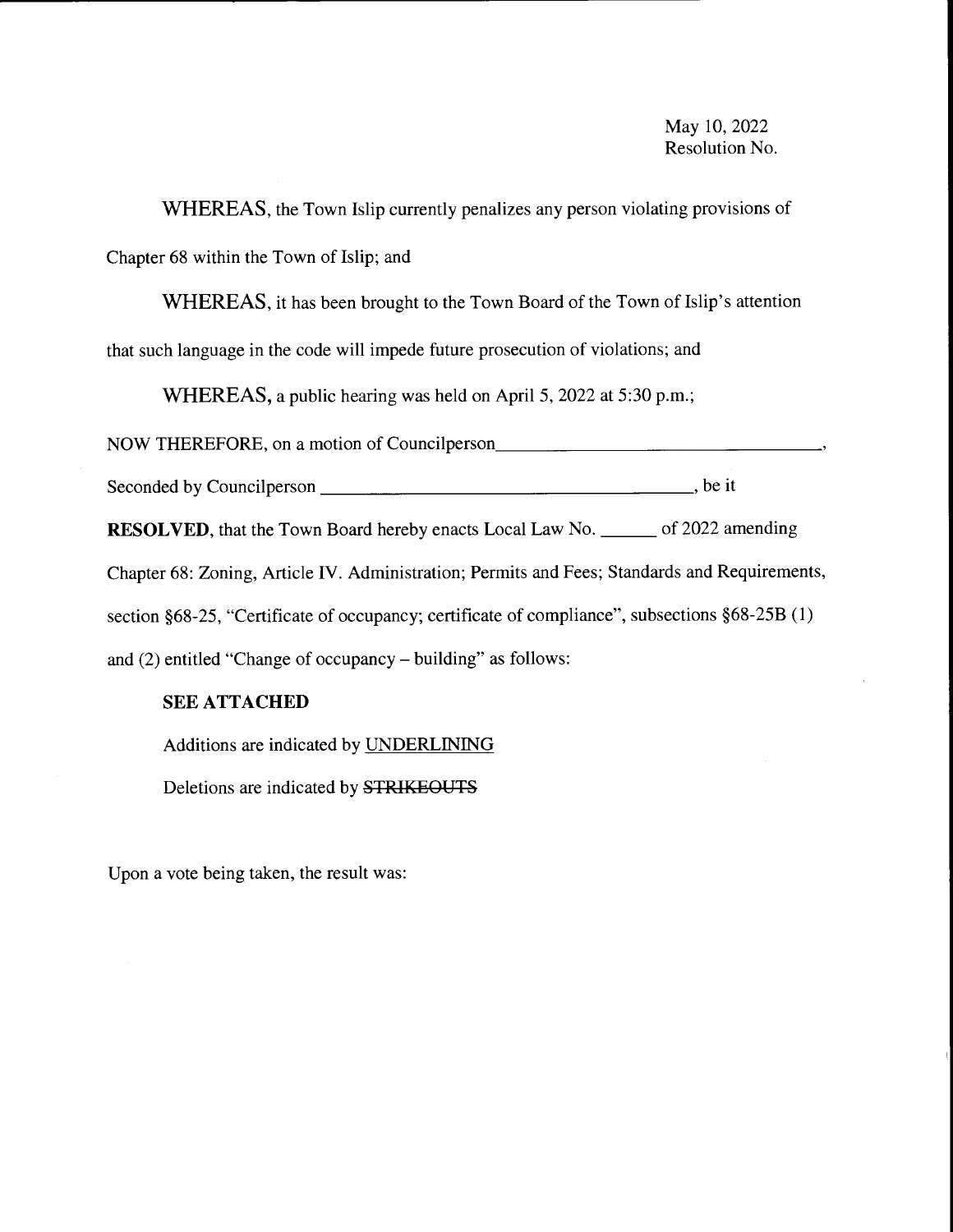### **CHAPTER 68: ZONING**

## **Article IV. Administration; Permits and Fees; Standards and Requirements**

§ **68-25 Certificate of occupancy; certificate of compliance.** 

## **B. Change of occupancy** - **building.**

(1) It shall be unlawful to change the occupancy or use of a building hereafter erected or altered or to allow, commence or maintain the change of occupancy or use of a building hereafter erected or altered that is not consistent with the last issued certificate of occupancy for such building unless a permit is secured if such occupancy or use is not consistent with the last issued certificate of occupancy for such building. In case of an existing building, n-No change of occupancy or use of a building shall be made unless a permit for such occupancy or use is secured and that would bring it under some special provision of this ordinance shall be made unless the Commissioner, or his their designee, upon inspection, finds that such building conforms substantially to all the provisions of this ordinance with respect to the proposed new occupancy and use, and issues a certificate of occupancy therefor.

[Amended 4-5-2005; 5-21-2013]

(2) The reestablishment of a prior occupancy or use is prohibited if such occupancy or use is no longer in a building, after a change of occupancy has been made, of a prior use that would not have been permitted in a new building of the same type-of construction is prohibited. The change from a specifically prohibited use to another specifically prohibited use shall not be made.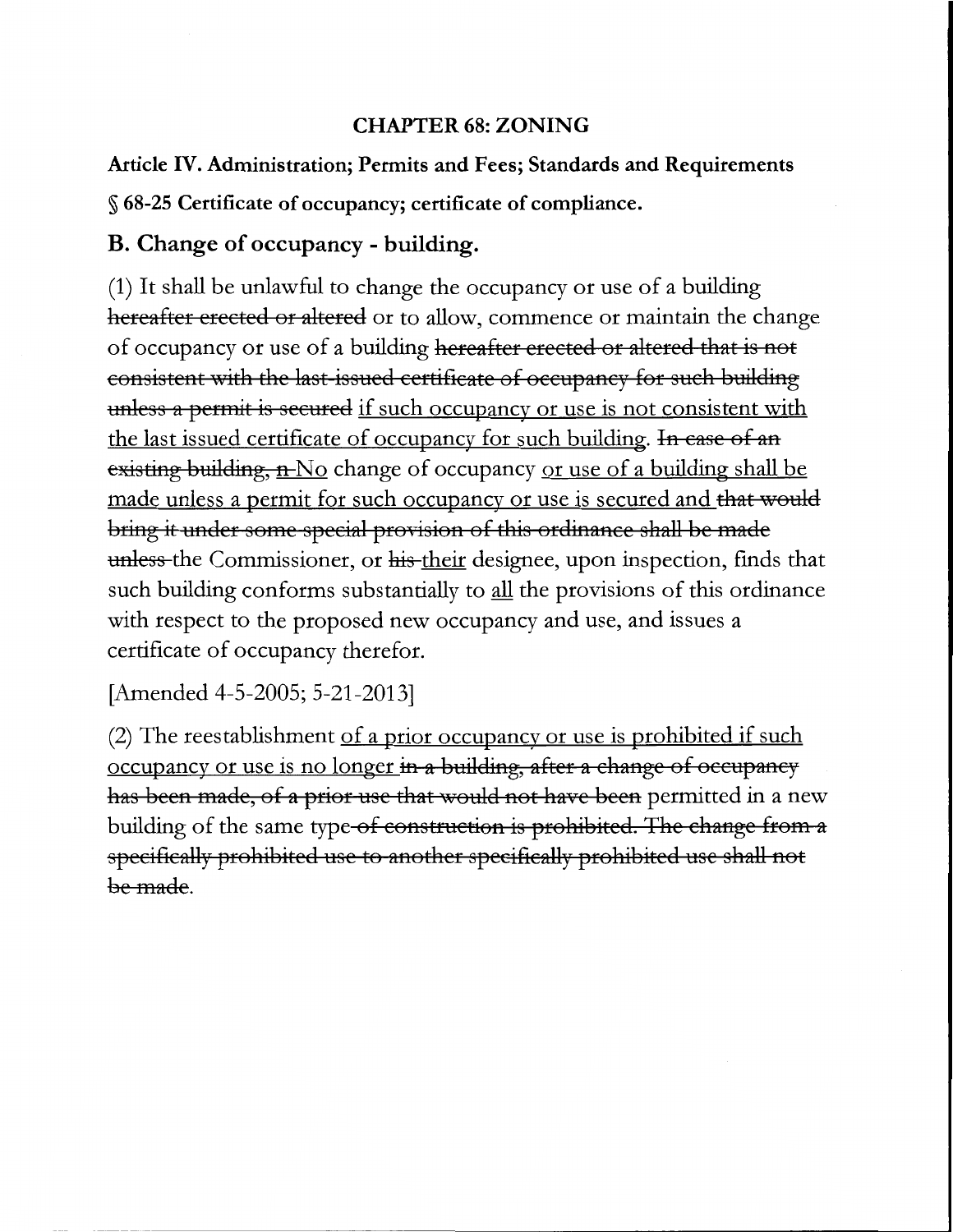## **CHAPTER 68: ZONING**

## **Article IV. Administration; Permits and Fees; Standards and Requirements**

§ **68-25 Certificate of occupancy; certificate of compliance.** 

## **B. Change of Occupancy - building**

(1) It shall be unlawful to change the occupancy or use of a building or to allow, commence or maintain the change of occupancy or use of a building if such occupancy or use is not consistent with the last-issued certificate of occupancy for such building. No change of occupancy or use of a building shall be made unless a permit for such occupancy or use is secured and the Commissioner, or their designee, upon inspection, finds that such building conforms substantially to all the provisions of this ordinance with respect to the proposed new occupancy and use, and issues a certificate of occupancy therefor.

(2) The reestablishment of a prior occupancy or use is prohibited if such occupancy or use is no longer permitted in a new building of the same type.